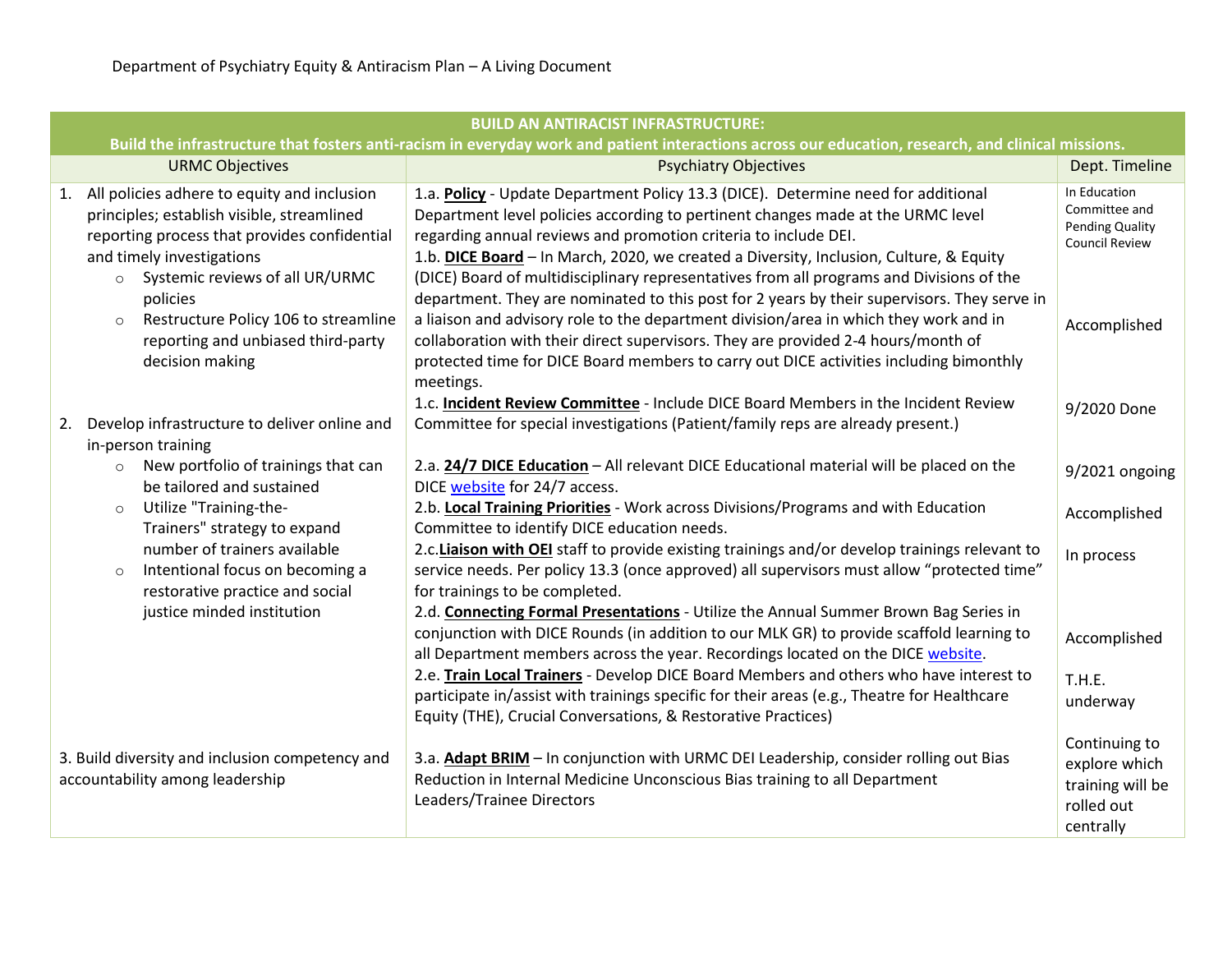|    | Senior leaders receive anti-racism<br>$\circ$<br>training, and focused help on<br>recruitment/retention strategies | 3.b. Restorative Practices Training - to all Departmental Leaders/Training Directors<br>(piloted with Strong Recovery leaders 2/21). OEI to provide training.                                                                                                             | In process          |
|----|--------------------------------------------------------------------------------------------------------------------|---------------------------------------------------------------------------------------------------------------------------------------------------------------------------------------------------------------------------------------------------------------------------|---------------------|
|    | Provide reports and tools to help<br>$\circ$<br>measure progress                                                   | 3.c. Leader Accountability/Competence - Dedicate 1-2 Leadership meetings/quarter to<br>discussing D&I accountability and competency among leaders (i.e., All Chiefs' Meeting,<br>Discipline Chiefs' meetings, and Education Committee)                                    | To begin in<br>2022 |
| 4. | Designated Diversity Officers for all SMD                                                                          | 4.a. Office of DICE - Telva Olivares, Associate Chair and Caroline Nestro, Director of the<br>DICE Office and are Diversity Officers at the URMC. This office works collaboratively with                                                                                  |                     |
|    | and URMC Departments<br>a. Diversity Officer job description                                                       | the DICE Board (below).                                                                                                                                                                                                                                                   | Accomplished        |
|    | and certification<br>b. Committee structure to ensure<br>unified approach across all<br>divisions                  | 4.b. The Department of Psychiatry's DICE Board includes Members designated within their<br>divisional workspaces who will collaborate with their leadership to communicate and<br>identify DICE training/support needs within their area to the Office of DICE. (See 1b.) | Accomplished        |
|    |                                                                                                                    |                                                                                                                                                                                                                                                                           |                     |

## **RECRUIT DIVERSE LEARNERS, FACULTY, AND STAFF:**

**Recruit an array of people from widely diverse backgrounds; provide tools and supports that encourage people to stay at URMC and advance as far as talent takes them; expand work opportunities for the least privileged in our community.**

| <b>URMC Objectives</b>                                                                                                           | <b>Psychiatry Objectives</b>                                                                                                                                                                                                                     | Dept. Timeline |
|----------------------------------------------------------------------------------------------------------------------------------|--------------------------------------------------------------------------------------------------------------------------------------------------------------------------------------------------------------------------------------------------|----------------|
| 1. Improve and sustain academic and career<br>pipeline programs proven to increase<br>diversity<br>Inventory of current pipeline | Recruit and retain a more diverse group of faculty and staff DICE representation will<br>1.a.<br>be included in all promotions and in all recruitment of department leadership positions.<br>The recruitment process undergoing standardization. | In process     |
| programs throughout UR/URMC;<br>survey past participants and<br>determine funding mechanisms                                     | 1.b. Trainee Advocacy - Continue to support "grassroots" diversity and advocacy initiatives<br>(e.g. Residency Diversity & Advocacy Committee, etc.) through representation on the DICE<br>Board.                                                | Accomplished   |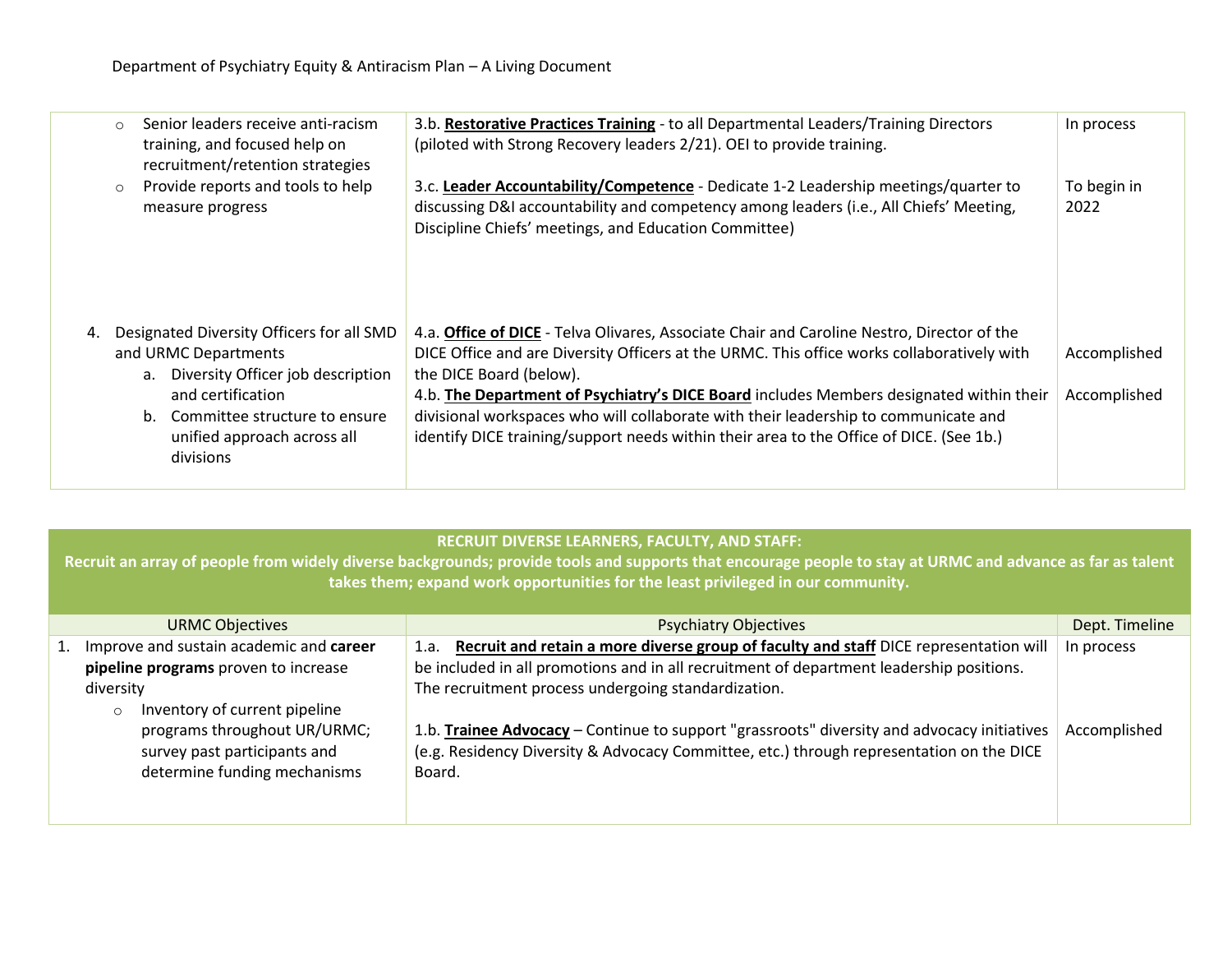|    | Targeted workforce development<br>$\circ$<br>programs (city of Rochester, MCC,<br>etc.)<br>Align workforce learning<br>$\circ$<br>needs/opportunities with University<br>tuition program (certificates,<br>masters)                                                                                                                                                                                                                                                          | 1.c. Recruitment of Residents - Include in recruitment packages, a letter from the Office of<br>DICE describing our DICE initiatives and include Office of DICE leadership in all BIPOC and<br>other potential resident interviews.<br>1.d. High School Students - Explore the expansion of our annual Health Careers Academy<br>High School student visit to include the RCSD to provide an opportunity for students to<br>learn about careers in psychiatry and the mental health field and connect with OEI's<br>SM&D initiatives. Partner with organizations to create pipelines for MH professions.                                                                                     | Accomplished<br>Exploration in<br>process           |
|----|------------------------------------------------------------------------------------------------------------------------------------------------------------------------------------------------------------------------------------------------------------------------------------------------------------------------------------------------------------------------------------------------------------------------------------------------------------------------------|----------------------------------------------------------------------------------------------------------------------------------------------------------------------------------------------------------------------------------------------------------------------------------------------------------------------------------------------------------------------------------------------------------------------------------------------------------------------------------------------------------------------------------------------------------------------------------------------------------------------------------------------------------------------------------------------|-----------------------------------------------------|
| 2. | Bolster professional networks to identify<br>and increase diverse candidates<br>Build and/or strengthen<br>$\circ$<br>relationships with professional<br>networks and affinity groups<br>Connect employees and learners to<br>$\circ$<br>Rochester affinity groups and<br>resources                                                                                                                                                                                          | 2.a. Professional Networking - Pay membership fees for BIPOC faculty/staff to become<br>active members in BIPOC professional organizations of their choice (for #3 as well)<br>2.b. Job Posting Process - We have expanded locations of job postings for leadership<br>positions by including recruitment on BIPOC Professional Organizations/Schools. We need<br>to standardize this process.<br>2.c. Welcoming All New Co-Workers - Host a welcome event for all incoming<br>multidisciplinary faculty/staff, as a cohort, and bring them together quarterly for a "meet<br>& greet" and to "check-in" during their first year. All faculty & Staff invited to meet our<br>new colleagues. | In Process<br>Underway<br>TO begin in<br>2022       |
| 3. | Recruit diverse faculty, staff, students,<br>trainees, postdoctoral researchers<br>Implement and follow best practice<br>$\circ$<br>recruitment strategies to attract<br>diverse candidates; focused effort<br>on Leadership roles<br>Grow a centralized recruitment<br>$\circ$<br>function<br>Provide financial assistance to<br>$\circ$<br>students/trainees underrepresented<br>in health care and science<br>(scholarships, travel support,<br>academic prep work, etc.) | 3.a. Adapt the URMC Faculty Recruitment Tool Kit to be Psychiatry Specific<br>3.b. BIPOC Focused Scholarships - Explore creating scholarship opportunities within our<br>training programs for attracting BIPOC individuals and consider alumni as potential<br>sponsors (e.g., MFT Program in 2020)<br>3.c. Mental Health Disparity Research Faculty Position-Explore with leadership the<br>development and recruitment of interested faculty to focus on mental health disparities or<br>other DEI issues in mental health care and delivery. Would partner with the Health Equity<br>Research Group as a part of EARAP's Goal #5.                                                        | In Process<br>In Process<br>Recruitment<br>underway |
| 4. | Improve career tracks for all; focused effort<br>on retaining diverse candidates already<br>recruited to URMC                                                                                                                                                                                                                                                                                                                                                                | 4.a. Stay and Exit Interview Process - Explore with HR a standardized process and best<br>practices for "Exit Interviews" to offer to all employees, prioritizing BIPOC employees.<br>Encourage all supervisors to learn and perform "Stay interviews" at least twice with new                                                                                                                                                                                                                                                                                                                                                                                                               | In Process                                          |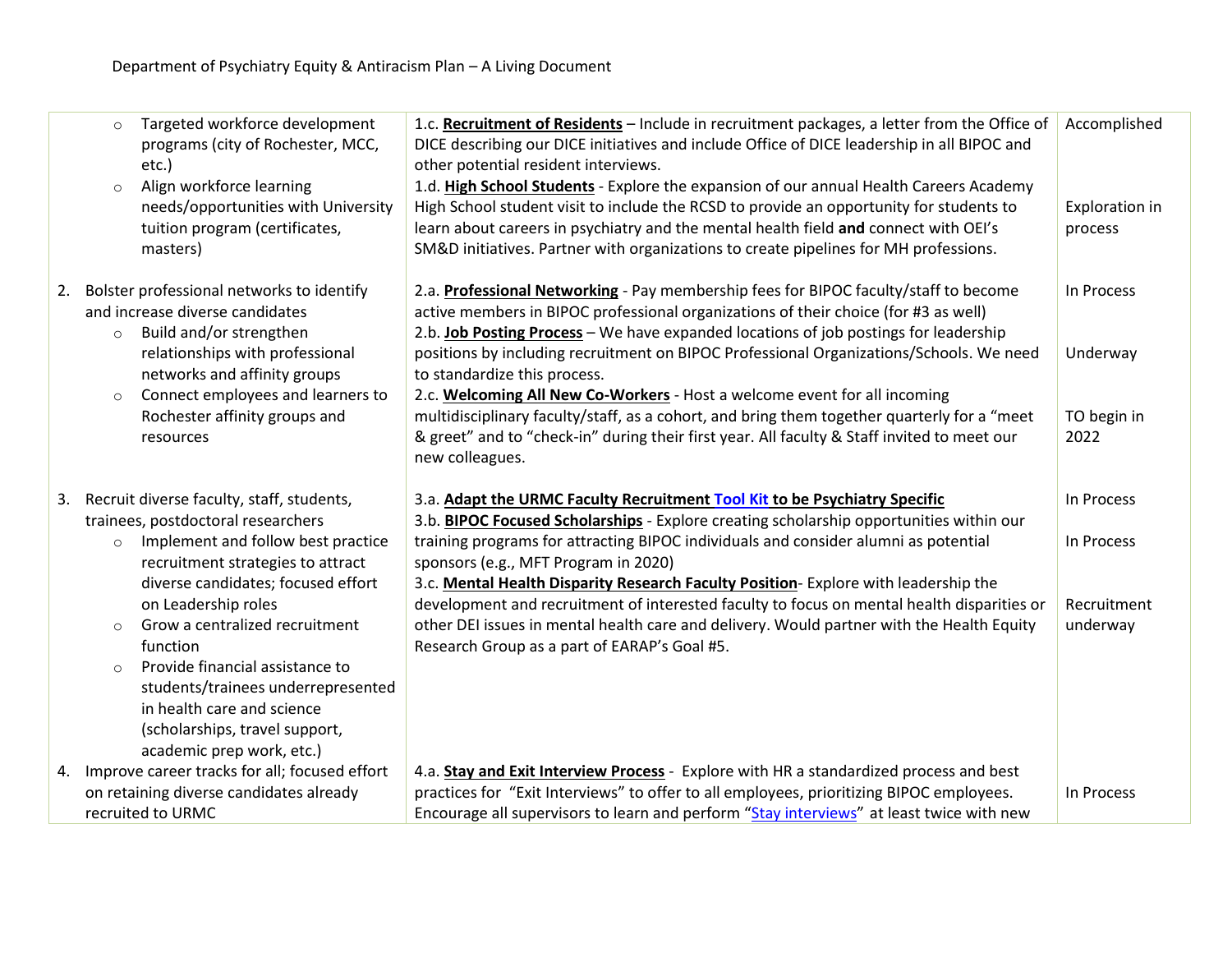| $\circ$ | Professional and mentorship<br>programs targeted at junior faculty                                                                                                                                                                        | hires during their first three to six months and for established employees should have a<br>stay interview at least once per year opposite their annual review. Links to articles and                                                                                                                                                                                                                                                                                                                                                 |                      |
|---------|-------------------------------------------------------------------------------------------------------------------------------------------------------------------------------------------------------------------------------------------|---------------------------------------------------------------------------------------------------------------------------------------------------------------------------------------------------------------------------------------------------------------------------------------------------------------------------------------------------------------------------------------------------------------------------------------------------------------------------------------------------------------------------------------|----------------------|
| $\circ$ | Inclusive leadership certification                                                                                                                                                                                                        | Stay Interview questions on the DICE Website.                                                                                                                                                                                                                                                                                                                                                                                                                                                                                         |                      |
| $\circ$ | Career Path Modernization Project;                                                                                                                                                                                                        | 4.b Service Employee Pipeline                                                                                                                                                                                                                                                                                                                                                                                                                                                                                                         |                      |
|         | a multi-year initiative to completely<br>transform job title and<br>compensation program creating a<br>modern and relevant library of job<br>titles and job descriptions; career<br>paths to guide employees'<br>professional development | Explore and support learning/promotion opportunities with service employee co-<br>workers (70% from URM groups) who have interest in mental health careers.<br>Continue membership on the SEIU Diversity Committee to discuss opportunities.<br>$\bullet$<br>Participate with Medical Humanities and Bioethics, in opportunities to not only<br>highlight and value the work of service employees within Psychiatry but to also<br>raise awareness of and remediate inequities they face within our institution. See<br>DICE Website. | In Process<br>2/2021 |

| <b>NURTURE A RESPECTFUL LEARNING AND WORK ENVIRONMENT:</b>             |                                                                                                                                                                |                          |  |
|------------------------------------------------------------------------|----------------------------------------------------------------------------------------------------------------------------------------------------------------|--------------------------|--|
|                                                                        | Nurture our learning and work environment to infuse inclusion, foster respect, and celebrate diversity fulfilling the promise of our "ICARE" values—integrity, |                          |  |
| inclusion, respect, accountability, and excellence-always and for all. |                                                                                                                                                                |                          |  |
| <b>URMC Objectives</b>                                                 | <b>Psychiatry Objectives</b>                                                                                                                                   | Dept. Timeline           |  |
| Objectives                                                             | 1.a. Psychiatry-Specific Antiracism Statement - In addition to the Office of DICE's vision                                                                     | In Process               |  |
| 1. Build a climate founded on principles of                            | and mission statement meant to guide our efforts, develop a Department of Psychiatry-                                                                          |                          |  |
| anti-racism and social justice                                         | specific anti-racism statement.                                                                                                                                |                          |  |
| Develop UR anti-racism<br>$\circ$                                      | 1.b. Celebrations - With help from OEI and Department members, identify, acknowledge,                                                                          | In Process               |  |
| statement                                                              | and celebrate religious, ethnic and cultural events most relevant to our department and                                                                        |                          |  |
| Celebrate religious, ethnic and<br>$\circ$                             | community in an ongoing basis.                                                                                                                                 |                          |  |
| cultural events                                                        | 1.c. <b>IDEA Core Survey</b> Utilizing qualitative data to inform departmental actions to decrease                                                             | Accomplished             |  |
| Climate survey<br>$\circ$                                              | stress and increase satisfaction (first survey completed in Summer 2020)                                                                                       |                          |  |
| Improve ability to provide input<br>$\circ$                            | 1.d. Wellness Officer Assigned - The leadership of our Wellness Officer, Autumn Gallegos,                                                                      | 2 <sup>nd</sup> Wellness |  |
| to Public Safety Review Board                                          | PhD, to survey/monitor workforce stress and satisfaction.                                                                                                      | survey completed         |  |
| Work with UR to recruit and<br>$\circ$                                 | 1.d. Developing Best Practices - Continue to develop the Department of Psychiatry's "DICE                                                                      | 12/2021                  |  |
| retain culturally responsive and                                       | Board" (which includes interdisciplinary co-workers from each Division and across roles) to                                                                    |                          |  |
| trauma-informed mental health                                          | advise, discuss the challenges and positive practices within their work areas to model for                                                                     | Well underway.           |  |
|                                                                        | and brainstorm with other work areas.                                                                                                                          |                          |  |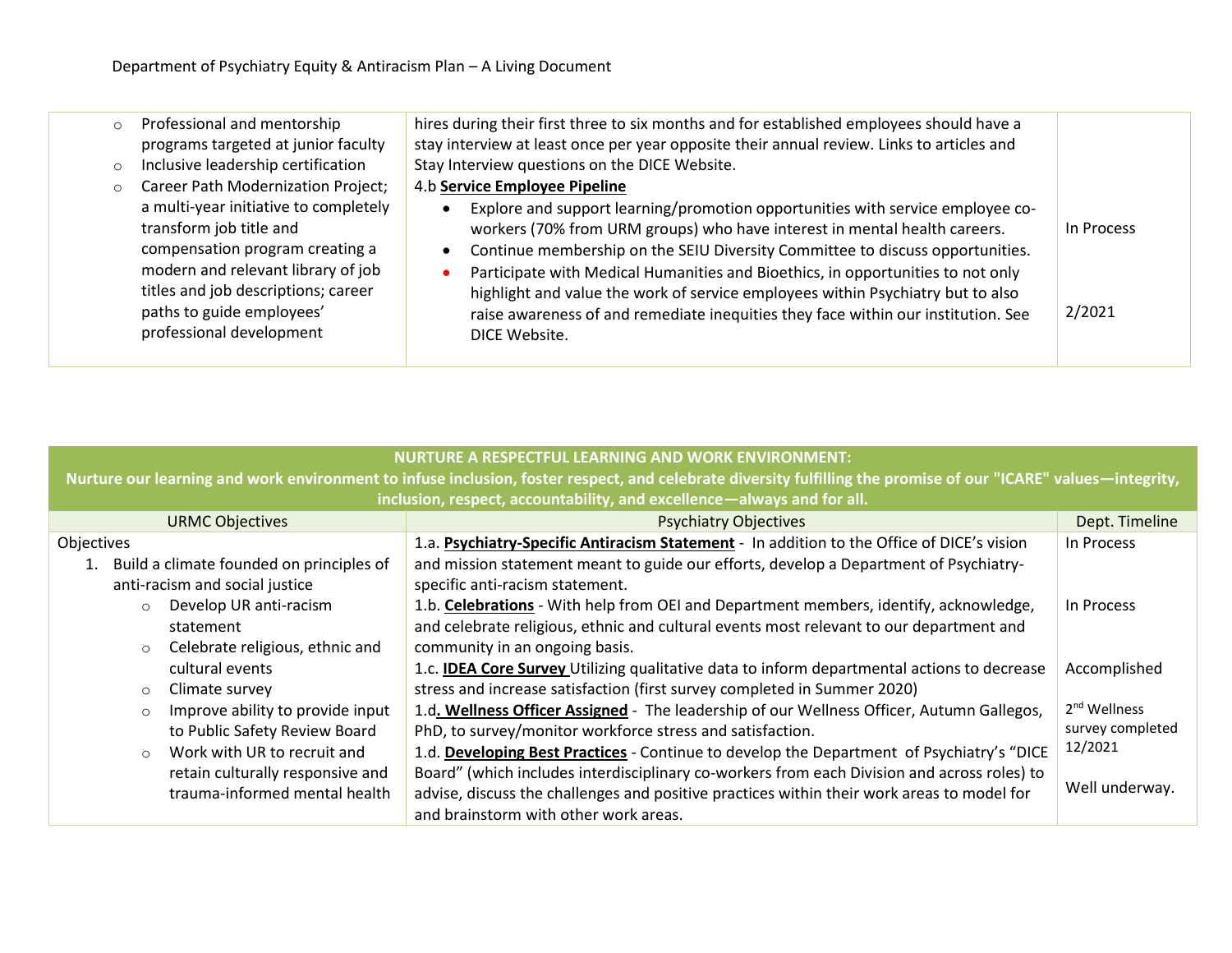| counselors to help faculty, staff<br>and learners                                                                                                          |                                                                                                                                                                                                                                                                                                                                         |  |
|------------------------------------------------------------------------------------------------------------------------------------------------------------|-----------------------------------------------------------------------------------------------------------------------------------------------------------------------------------------------------------------------------------------------------------------------------------------------------------------------------------------|--|
| Integrate equity and inclusion into<br>curricula<br>Schools and departments define<br>$\circ$<br>goals or learning objectives for<br>all faculty to follow | 2.a. Training Programs – Education Committee, along with the Associate Chair for<br>Education are developing curricula across disciplines that is focused on Social<br>Determinants of Health, starting with the history or multi-factorial racism in Rochester,<br>Cultural Formulation Interview Skills, Patient/Family perspectives. |  |

| <b>EXEMPLIFY INCLUSION IN PLACES AND DIGITAL SPACES:</b>                                          |                                                                                              |                |  |
|---------------------------------------------------------------------------------------------------|----------------------------------------------------------------------------------------------|----------------|--|
| Exemplify inclusion through our physical spaces, digital communications, and learning approaches. |                                                                                              |                |  |
| <b>URMC Objectives</b>                                                                            | <b>Psychiatry Objectives</b>                                                                 | Dept. Timeline |  |
| Objectives                                                                                        | 1.a. Physical Environment Assessment & Input - Assess all departmental settings for the      | Underway       |  |
| 1. Ensure URMC's campus reflects diversity                                                        | physical environment's level of inclusivity and work with area leaders to seek input from    |                |  |
| and inclusion values                                                                              | their stakeholders regarding improvements to the environment. DICE Board and DPACC           |                |  |
| Create a space aesthetic plan                                                                     | members are available for consultations.                                                     |                |  |
| based on best practices                                                                           |                                                                                              |                |  |
| Ensure inclusivity in URMC's<br>$\circ$                                                           | 1.b. Bridge Gallery Satellite Expansion - Expand Bridge Gallery Satellite Exhibition spaces  | Underway       |  |
| historical accounts                                                                               | to all offsite locations to incorporate community artist's artwork into the environment.     |                |  |
| Convert Dean Whipple's former<br>$\circ$                                                          |                                                                                              |                |  |
| office to a multi-cultural space for                                                              | 1.c. Timeline Project - Incorporate diversity and inclusivity in the Dept. of Psychiatry's   | Done!          |  |
| <b>learners</b>                                                                                   | Timeline project                                                                             |                |  |
| Diversify artwork and public<br>$\circ$                                                           |                                                                                              |                |  |
| displays                                                                                          | 1.d. E-Screenz - Utilize the E-Screenz for highlighting DICE Board Members, DICE activities, | Ongoing        |  |
| Ensure URMC's digital presence reinforces                                                         | antiracism declaration, inclusive events, etc.                                               |                |  |
| diversity and inclusion values                                                                    |                                                                                              |                |  |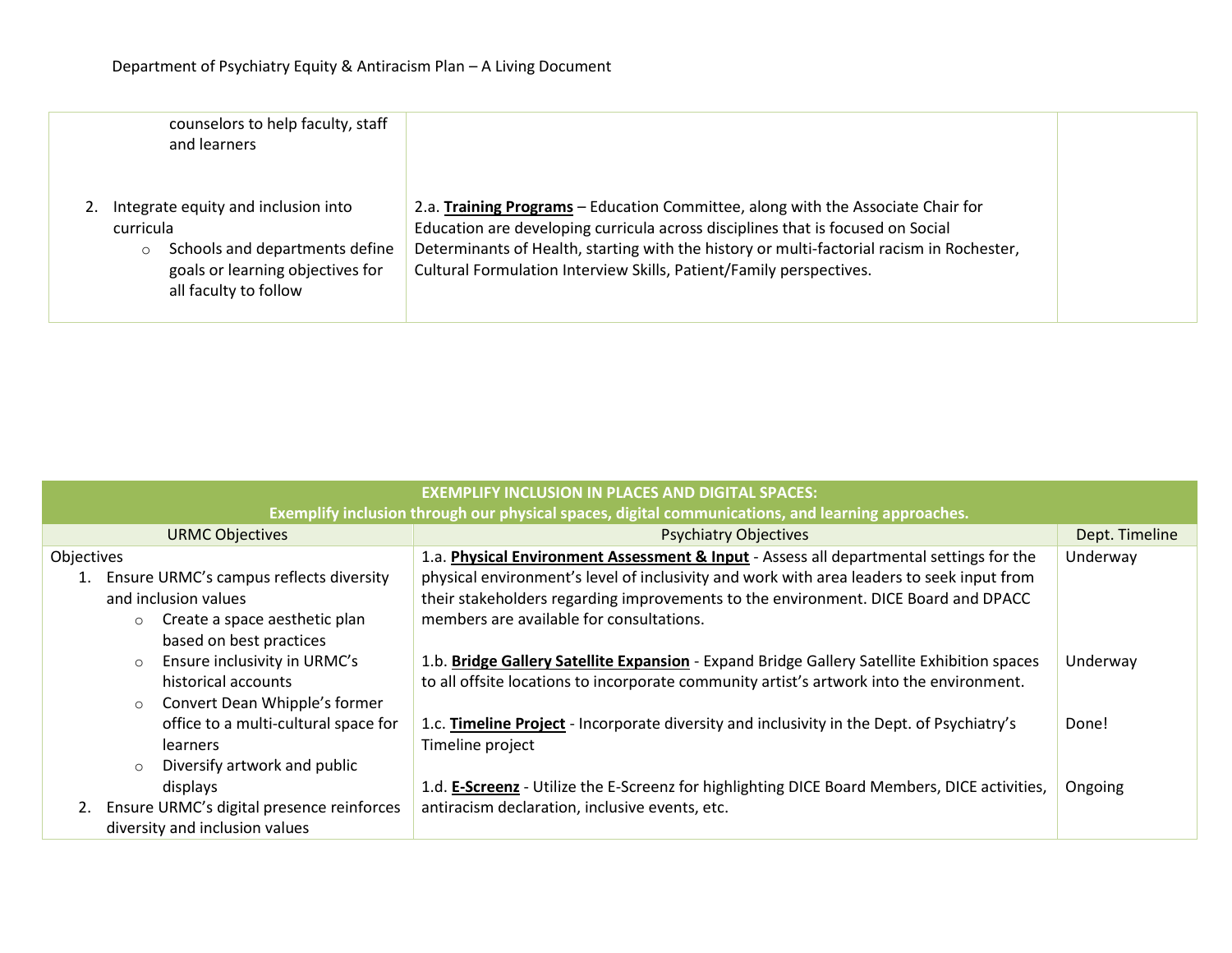| $\circ$ | Redesign URMC Office of Equity     | 2.a. Office of DICE Website Development - Redesign The DICE Office website to include      | Well underway                  |
|---------|------------------------------------|--------------------------------------------------------------------------------------------|--------------------------------|
|         | and Inclusion website              | up-to-date features related to DICE activities.                                            |                                |
| $\circ$ | Assure online information about    |                                                                                            |                                |
|         | equity and inclusion, including    | 2.b. Department and Clinical Websites - Review Departmental website to assure it           | $\mathbf{u}$<br>$\overline{u}$ |
|         | reporting and other resources, are | includes the Departmental declaration regarding antiracism and that inclusivity is relayed |                                |
|         | more accessible                    | throughout.                                                                                |                                |
|         |                                    |                                                                                            |                                |

## **ENGAGE IN EQUITABLE HEALTH CARE:**

**Engage in equity as a health system by making care more accessible and reducing disparities through research, active listening, and collaboration with community partners.**

| <b>URMC Objectives</b>                                                                                                                                                                                                                           | <b>Psychiatry Objectives</b>                                                                                                                                                                                                                                                                                                                                                                                                                                                                               | Outcomes/Date            |
|--------------------------------------------------------------------------------------------------------------------------------------------------------------------------------------------------------------------------------------------------|------------------------------------------------------------------------------------------------------------------------------------------------------------------------------------------------------------------------------------------------------------------------------------------------------------------------------------------------------------------------------------------------------------------------------------------------------------------------------------------------------------|--------------------------|
| 1. Ensure equitable, accessible health care                                                                                                                                                                                                      |                                                                                                                                                                                                                                                                                                                                                                                                                                                                                                            |                          |
| delivery<br>Work with partners to assess and<br>$\circ$<br>mitigate barriers to access across the<br>community<br>Significantly increase data capture<br>$\circ$<br>and accuracy for patients' race and<br>ethnicity in eRecord; use de-         | 1.a. <b>QI Process</b> to be implemented per DOH/OMH. Will institute a yearly process<br>improvement project for each Division/Service area to:<br>$\circ$ 1.b. Identify disparities by creating data processes regarding access, quality<br>and outcomes at a granular level (regularly scheduled demographic data<br>retrieval is underway)<br>$\circ$ 1.c. Identify what we are looking for that is within our control (e.g. long<br>acting injectables, seclusion & restraint, involuntary admissions) | Underway and<br>ongoing  |
| identified information as a tool to<br>study and address health disparities<br>Establish URMC as a national leader in health<br>equity research and education<br>Enhance research and education<br>$\Omega$<br>related to health and health care | 1.d. Identify how are we defining disparity and what is our department's<br>$\circ$<br>role?<br>1.e. If/where disparities exist, identify the causes and plan proactive<br>$\circ$<br>changes to address the causes<br>1.f. Implement practice changes and institute continuous review<br>$\circ$                                                                                                                                                                                                          |                          |
| equity that includes local and<br>national/international investigators.<br>Ensure health equity research<br>$\circ$<br>informs URMC senior leadership and<br>URMC clinical quality improvement                                                   | 2.a. Data Partnerships - Increase partnership with Common Ground Health, et, al., to track<br>outcomes<br>2.b. Accessible Service Planning - Locate clinical services strategically to improve access<br>(e.g., Chestnut Street Location)                                                                                                                                                                                                                                                                  | March, 2020 &<br>ongoing |